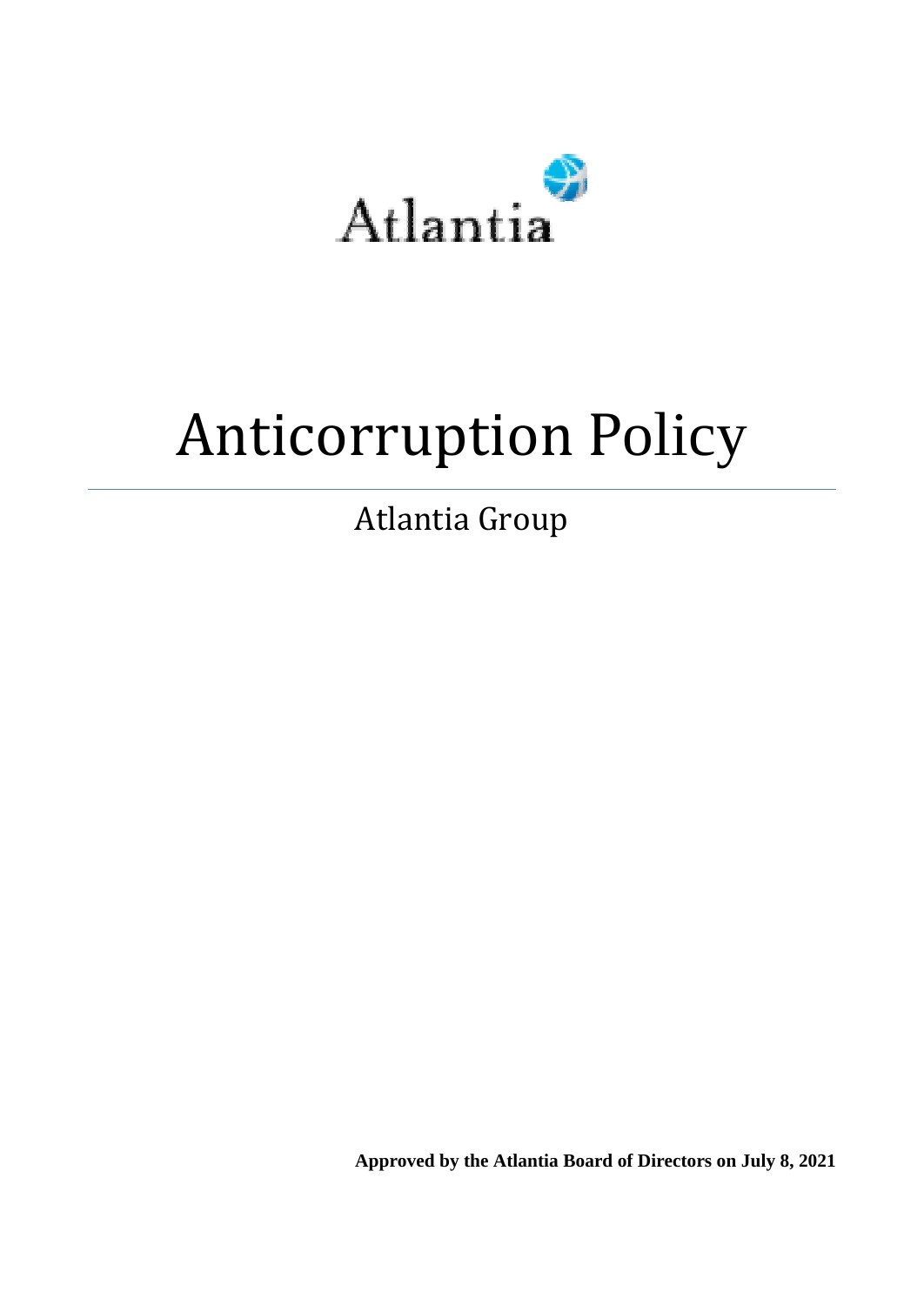

## Anticorruption Policy of the Atlantia Group

#### **Introduction**

- 1. Purposes
- 2. Policy statement
- 3. Scope
	- 3.1. Adoption and implementation by Group companies
- 4. Definitions
- 5. Anticorruption Officer
- 6. General principles
- 7. Principles of conduct in key sensitive areas
- 8. Corruption risk assessment
- 9. Personnel training
- 10. Disclosures
- 11. Sanctions
	- 11.1 Disciplinary measures
	- 11.2 Contractual remedies
- 12. Ongoing monitoring and improvement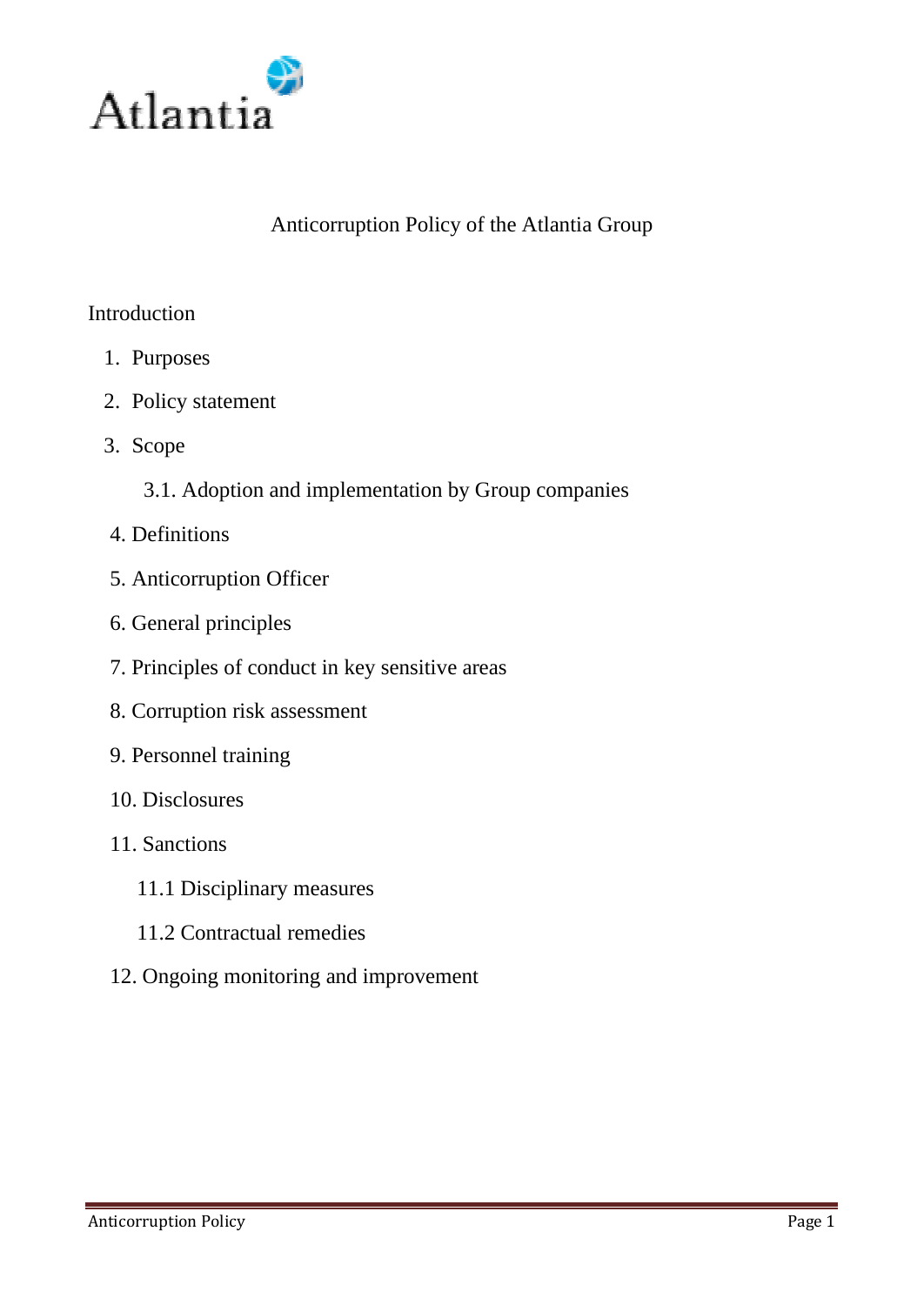

## **Introduction**

The Atlantia Group, mindful of the negative effects of corrupt practices on the economic and social development of the areas in which it operates, is committed to preventing and combating illegal activities in its business.

Prevention of corrupt practices is not just a legal obligation but also one of the guiding principles of the Atlantia Group, also in light of the strategic importance of the sectors in which the Group engages and the social and legal significance of the contexts in which its business is rooted.

As part of its commitment in this area, the Atlantia Group has adopted the Code of Ethics, which – in conjunction with the Organisational, Management and Control models adopted pursuant to Legislative Decree 231/01 (which all the Italian companies have drawn up and update constantly) and the Compliance Programmes implemented by foreign subsidiaries - sets out the values that inspire the Group in the pursuit of its objectives and the key principles underlying its management practices.

## **1. Purposes**

As further confirmation of its commitment to combating illegal conduct, by introducing this Policy the Atlantia Group intends to bring together and combine into a coherent whole the existing rules designed to prevent and combat such behaviour already applied by the Group, so as to enhance the Relevant Persons' awareness of the rules and behaviours that must be observed.

The Policy is designed for application by Atlantia SpA and all Group companies, in the countries in which they operate, providing each company with a frame of reference for the identification, review and achievement of Anticorruption objectives established in keeping with the Policy.

#### **2. Policy statement**

In accordance with national and international legislation and in pursuance of the provisions of the Code of Ethics, the Atlantia Group does not tolerate corruption in any way.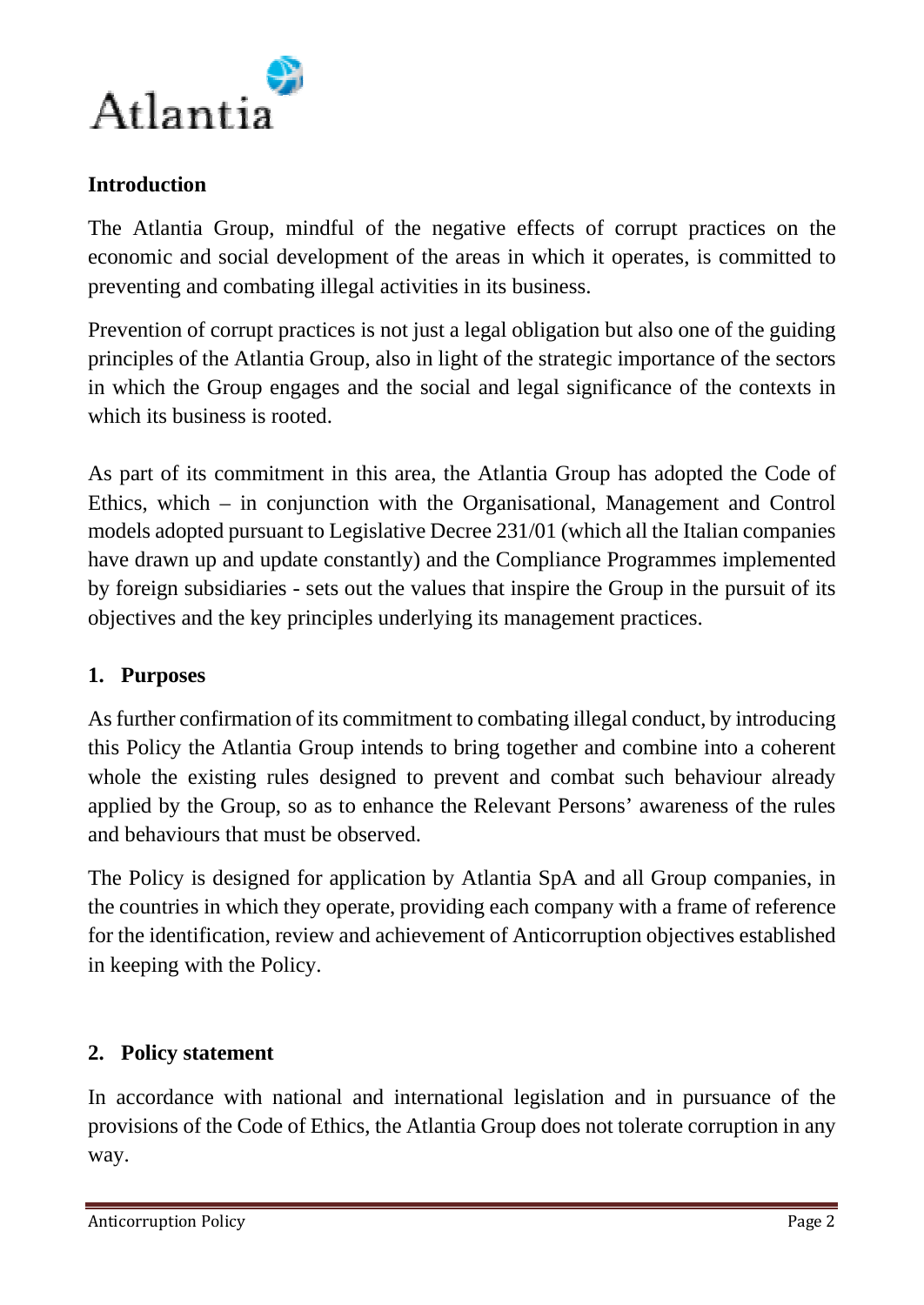

In particular, in relation to the Group's current or potential business and for any of its areas of interest, the Relevant Persons under the Policy must not:

- offer, promise, give, pay, authorise a third party to give or pay, directly or indirectly, undue benefits or advantages of any value or other monetary or nonmonetary compensation to a third party (a Public Official or a Person performing public services or a private party) as an incentive or reward to act or refrain from acting in relation to one's duties, regardless of where the payoff is made or offered and the place where the third party or the Relevant Person operates;
- request or accept, or authorise a third party to request or accept, directly or indirectly undue benefits and advantages of any value or other compensation other monetary or non-monetary compensation by a third party (a Public Official or a Person performing public services or a private party) as an incentive or reward to act or refrain from acting in relation to one's duties, regardless of where the payoff is made or offered and the place where the third party or the Relevant Person operates.

Moreover, the conduct indicated in paragraph 7 is prohibited.

Violation of these Policy rules constitutes a breach of the Code of Ethics and may expose Atlantia and its subsidiaries to the risk of penalties and substantial reputational damage.

In keeping with the zero-tolerance approach, the Atlantia Group will not entertain any exception to the provisions and prohibitions of this Policy. The conviction of acting for the benefit of the Group cannot justify in any way the adoption of conduct that goes against the above principles.

The Atlantia Group encourages its Staff to raise any and all doubts promptly.

Employees who are uncertain about the conduct to be adopted should refer to the Anticorruption Officer of the Group company to which they belong, either via the dedicated e-mail address [anticorruzione@dominiosocietà]or via ordinary mail addressed to the Anticorruption Officer.

Actual or even suspected violations of the Anticorruption Rules and Regulations and this Policy and must be reported at once, in accordance with paragraph 10.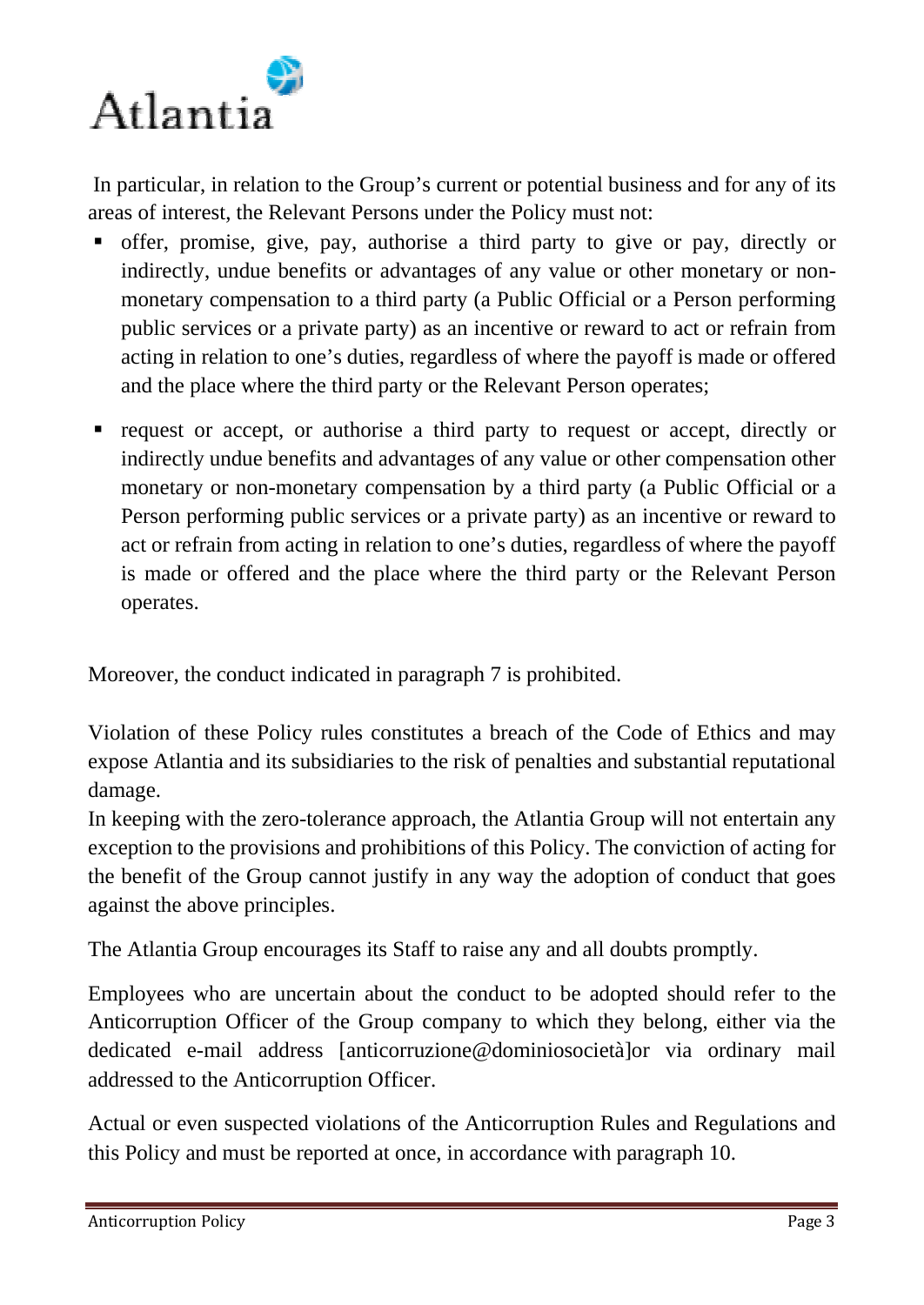

The Atlantia Group guarantees that no employee will be punished, dismissed, demoted, suspended, transferred or discriminated against in any way (i) for refusing to adopt illegal conduct, even though such refusal resulted in negative consequences for the Group's business and (ii) for reporting in good faith violations of the Anticorruption Rules and Regulations or this Policy.

#### **3. Scope**

This Policy is issued by Atlantia SpA and its adoption is mandatory for all its Subsidiaries in Italy and overseas, following any adaptations necessary in order to comply with specific local regulations, as described in more detail in paragraph 3.1.

Compliance with the Anticorruption Rules and Regulations and this Policy is mandatory for all Relevant Persons.

In the event that applicable provisions of Anticorruption Rules and Regulations are stricter than those of the Policy, such provisions must be complied with and, in any case, their violation will also constitute a Policy violation.

## **3.1. Adoption and implementation by Group companies**

Each Group company, whether Italian or foreign, will adopt the Policy without exceptions.

Should, in response to specific local requirements, an overseas Subsidiary need to adopt its own Anticorruption code, the code must in any event comply with the Policy, whose content must form the basis for the code.

In addition, each Subsidiary should take any further steps necessary to prevent and control the specific risks to which it is exposed and to establish operational guidelines, with specific regard to the relevant legal and operating environment.

Each Group company must publish the Policy on its website.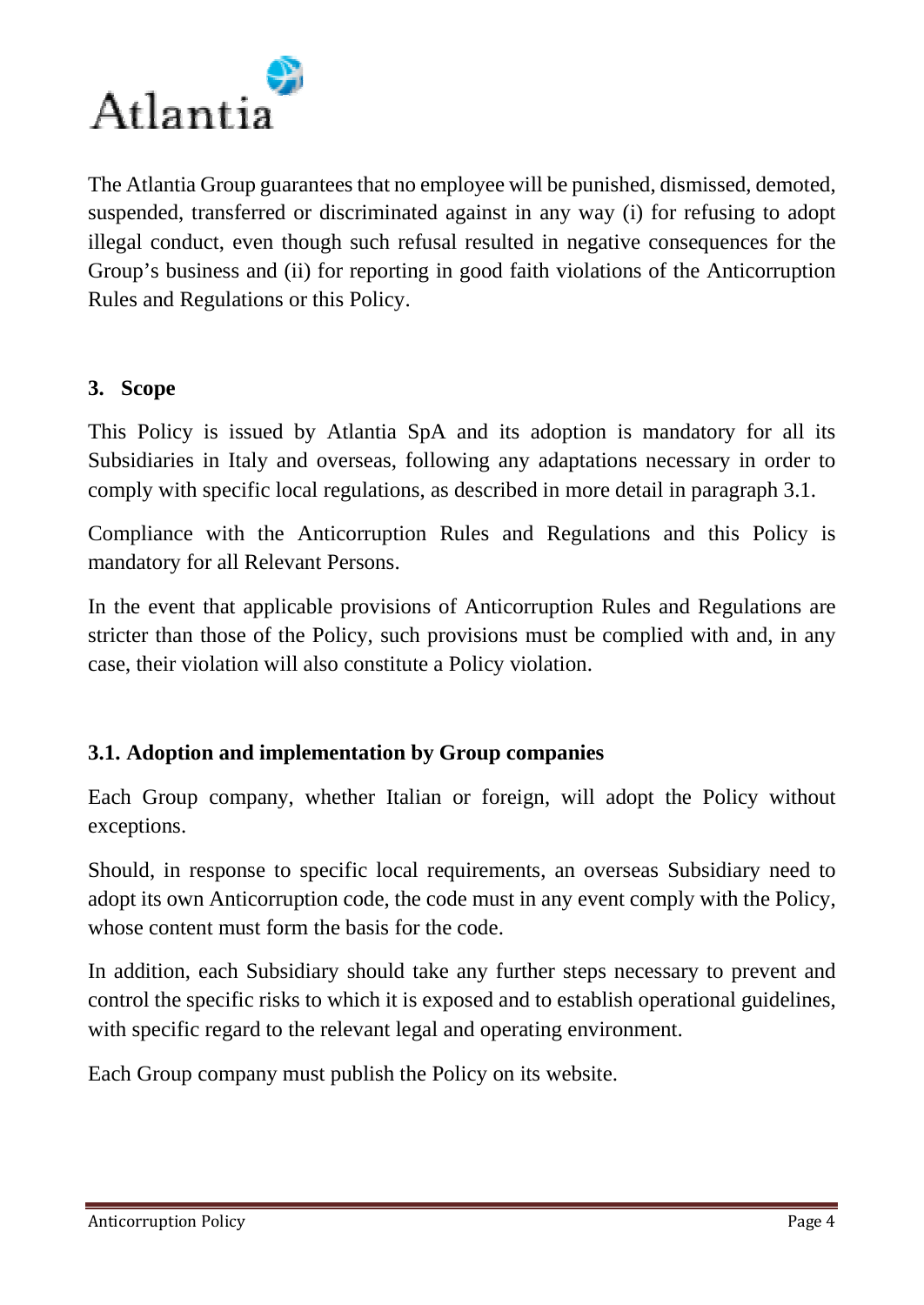

## **4. Definitions**

For the purposes of this Policy, the terms listed below will have the meaning specified:

**Anticorruption Officer:** The Anticorruption Officer appointed by Atlantia, and by each Subsidiary, whose authority is set out in the appointment memorandum and whose independence is guaranteed by his or her lack of involvement in the business activities exposed to corruption risks.

Without prejudice to compliance with the principles set out above (i.e. authority and independence), individual companies, if appropriate in terms of their organisational structure, may appoint the Anticorruption Officer of another Group company (e.g. their parent company). This must be done by means of a specific appointment memorandum.

**Anticorruption Rules and Regulations:** National regulations applicable in the individual countries where the Atlantia Group operates, the best practices and guidelines set out by international private organisations (ICC – International Chamber of Commerce, Transparency International, PACI – Partnering Against Corruption Initiative and the Global Compact of the United Nations, UNI ISO 37001), as well as all the international law Conventions, including but not limited to:

- Criminal Law Convention on Corruption – Council of Europe (1999);

- OECD Convention on Combating Bribery of Foreign Public Officials in International Business Transactions (1997);

- United Nations Convention against Corruption (2004).

**Atlantia Group or Group (or also Group companies):** Atlantia and its Subsidiaries.

**Atlantia Group Staff**: The employees of Atlantia and the Group companies (executives, middle managers, administrative staff, blue-collar workers).

**Atlantia:** Atlantia SpA

**Code of Ethics:** Code of Ethics of the Atlantia Group.

**Corruption:** Conduct whereby anybody who, acting directly or indirectly on behalf or in the interest of Group companies, offers, promises, receives or provides undue rewards and/or compensation, directly or indirectly (thus through third parties), for personal benefit for the benefit of Group companies or third parties. For the purposes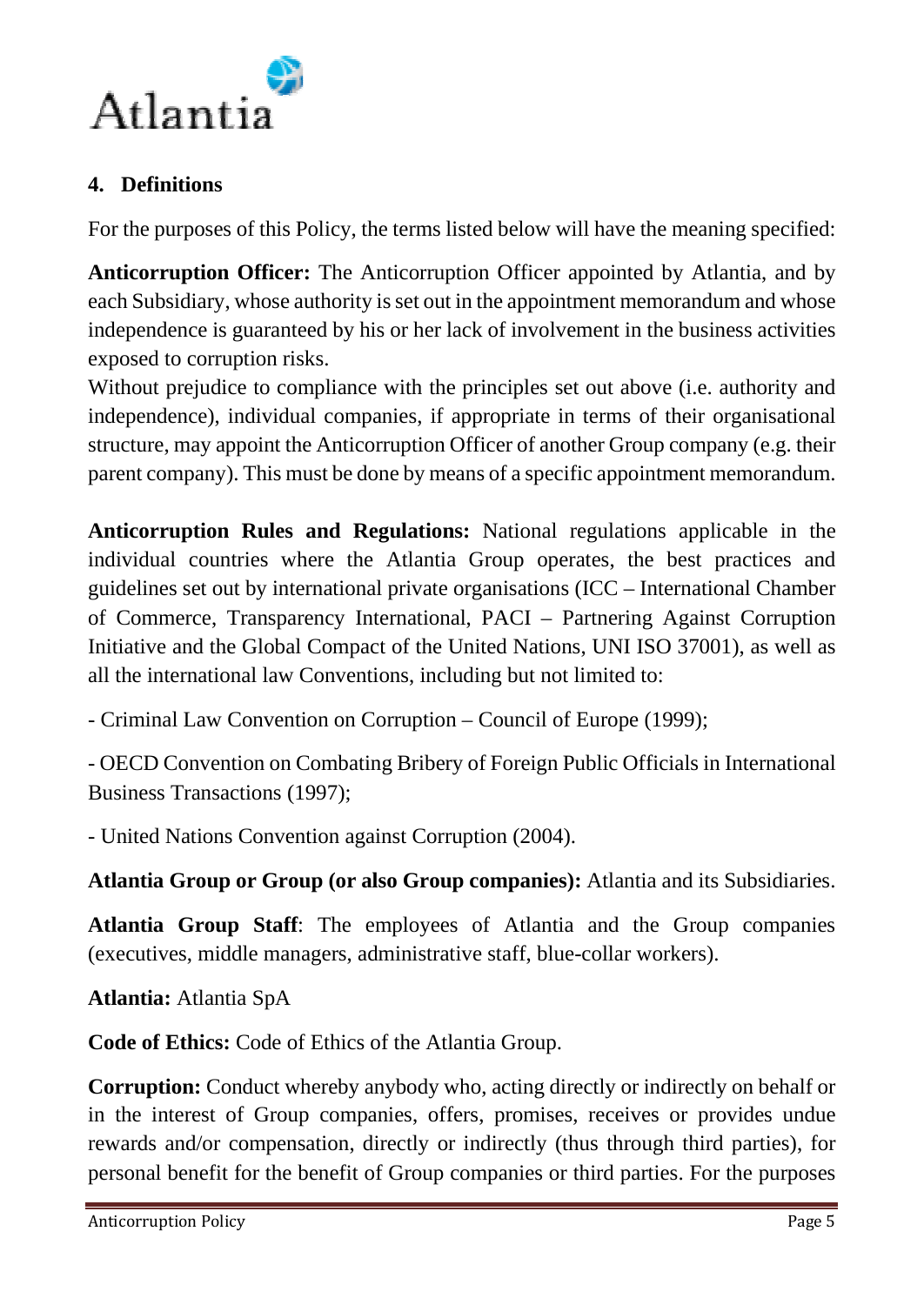

of the Policy there is no difference between "corruption of a Public Official or a Person Performing Public Services" and "corruption of a private party".

Again for the purposes of this Policy, among widely used references, attention is called also to the definition of corruption adopted by Transparency International ("*the abuse of entrusted power for private gain*") and the World Bank ("*offering, giving, receiving or soliciting, directly or indirectly, anything of value to influence improperly the actions of another party").*

**Person Performing Public Services**: A person who performs a public service for any reason, including for a national or international agency, as defined in the single national legislation to which the public service refers.

**Policy:** The Anticorruption Policy adopted by Atlantia and its Subsidiaries pursuant to paragraph 3.

**Public Official**: A person that performs a legislative, administrative or judicial public function, regardless of whether the office is held by appointment, election or succession.

**Relevant persons:** The Group's worldwide Staff and all those who act in the name and/or on behalf and/or in the interest of the Atlantia Group and who engage in business and professional relations with it.

**Reported person:** Any person to whom the Disclosure refers or may refer.

**Subsidiaries:** Atlantia's direct and indirect subsidiaries.

**Whistleblower:** Any person (within or outside the Atlantia Group) who submits a Disclosure.

**Whistleblowing Team**: The group of people responsible for managing Disclosures, assessing their validity, recommending improvements to the process to the Board of Directors, and overseeing the necessary communication and training initiatives targeting the workforce.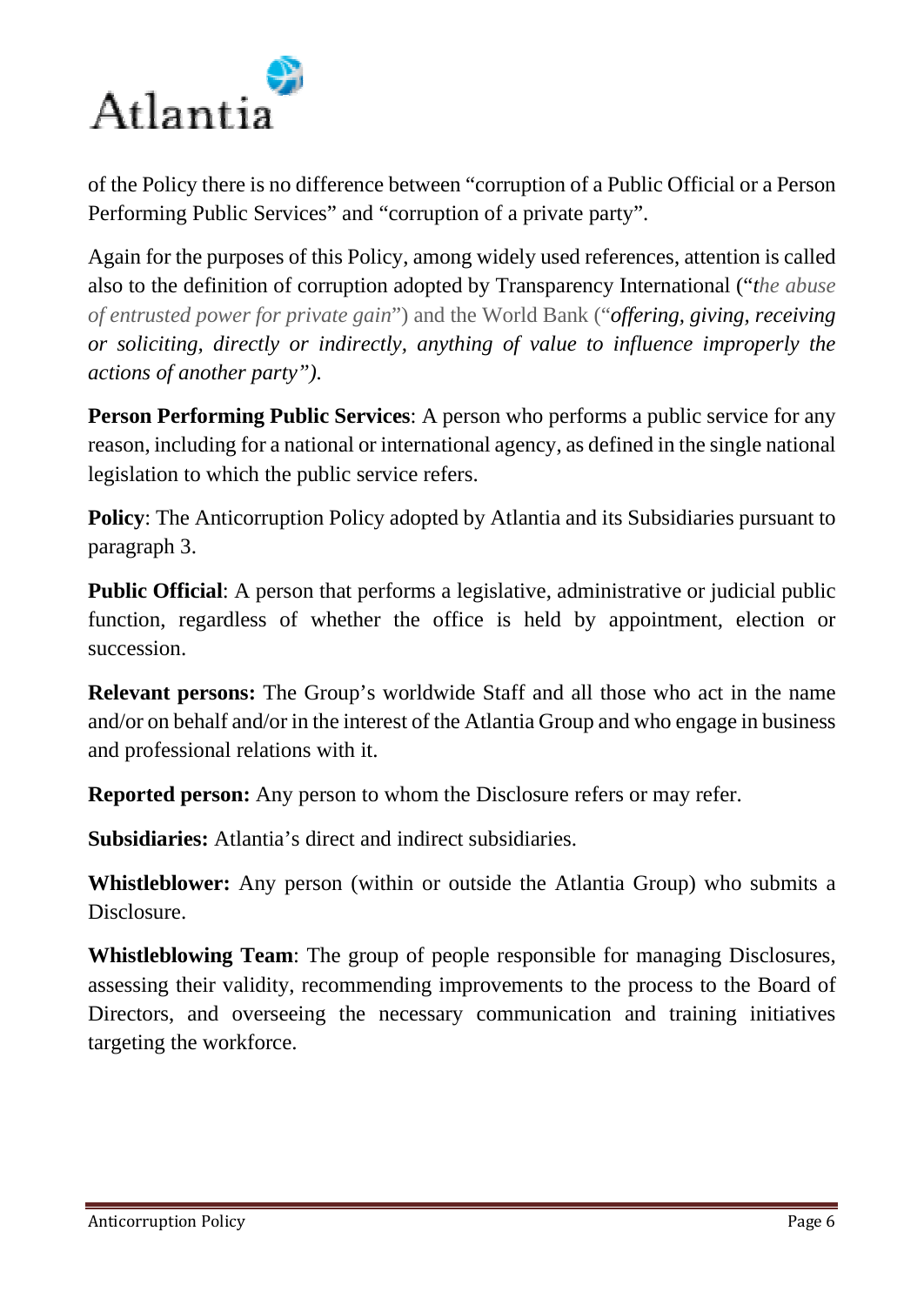

## **5. Anticorruption Officer**

For the company by which they are appointed, the Anticorruption Officer shall oversee compliance to prevent Corruption and ensure that: (i) the Policy is implemented by the company; (ii) specialised assistance in Anticorruption matters is provided to the company's staff; (iii) the Corruption prevention management system is checked for compliance with the general requirements; and (iv) Corruption risk is constantly monitored.

In addition, the Anticorruption Officer:

- i. shall report regularly on their activities to the Supervisory Board of their company, interacting with it to ensure that both fulfil their respective duties;
- ii. shall provide their Internal Audit Department with information on the schedule of the audit activities for their company and any other necessary or useful detail;
- iii. shall interact with the competent Legal (and Compliance, if applicable) Department to obtain updates on regulatory and case law developments in the area of interest;
- iv. shall periodically receive from the competent corporate functions, and in coordination with the other oversight bodies, specific reports on any activities identified as posing a Corruption risk (such as, for example, with regard to procurement/consultancy contracts entered into during the period).

Atlantia SpA's Anticorruption Officer, in agreement with the Office of the General Counsel, shall ensure that the Policy is revised, updated and improved.

In line with the provisions of the UNI ISO 37001 standard, the role of Anticorruption Officer must be assigned to a person who has the appropriate skills, status, authority and independence.

Any involvement in criminal proceedings for corruption or similar offences, as well as any final conviction for such offences, must be deemed sufficient grounds for ineligibility for appointment. Therefore, in order to proceed with the appointment of an Anticorruption Officer, any person selected to take up the role is required to selfcertify that they do not have a criminal record and that they are not involved in any pending criminal proceedings.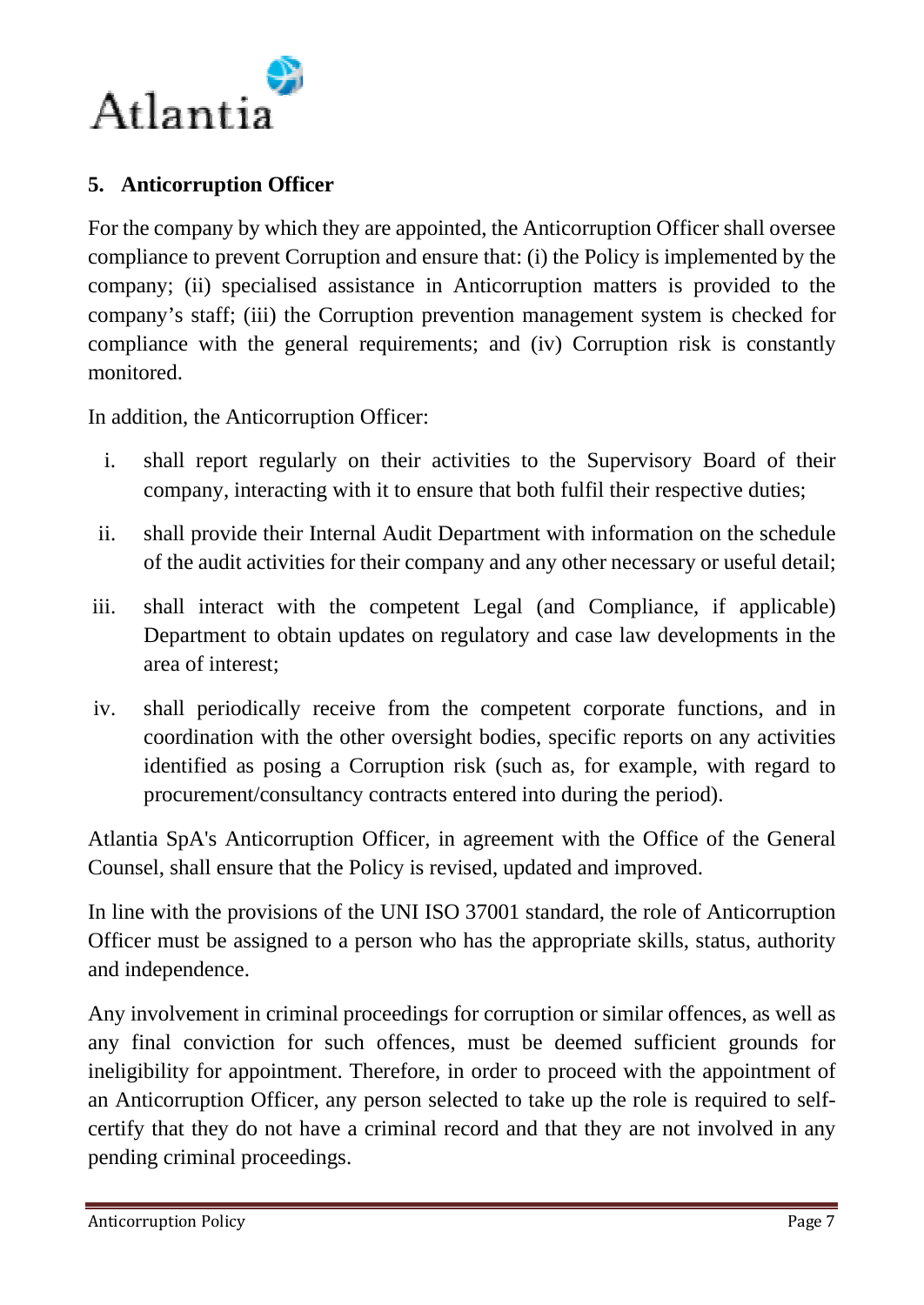

## **6. General principles**

To comply with the Policy, the Group shall adopt and follow the following general criteria:

- **segregation of duties**: The party performing an operational activity must be different from the party that controls such activity (and/or the party that authorises it, where available), as operational activities and control functions need to be adequately segregated;
- **signatory powers:** Signatory powers must be adequately formalised and clearly defined and be attributed in close connection with the corporate signature requirements associated with the specific organisational and management responsibilities of the executive vested with them. Signatory powers must be exercised in accordance with the limits sets in terms of value and scope, the instructions received and company procedures and the applicable laws. The company functions that, within the scope of their duties and responsibilities, have prepared the signed document and/or submitted the document to be signed by the executive shall be responsible for ensuring that the document is compliant with the law and this Policy, as well as with any other applicable regulatory or procedural provision. The procedure followed to prepare and submit the document for the executive's signature must be adequately traced and the pertinent paper trail adequately stored;
- **impartiality and absence of conflicts of interest**: The Relevant Persons for the purposes of the Policy must operate with professionalism, transparency, impartiality and in accordance with Anticorruption Rules and Regulations and must report promptly any situation which might give rise to a conflict of interest. Disclosures of any potential conflicts of interest must be sent in accordance with the applicable guidelines and procedures;
- **traceability and storage:** All the activities carried out and the relevant controls performed must be traceable and verifiable ex post. The documentation produced must be filed properly and be easily retrievable;
- **know your partner:** All process owners must implement, within the scope of their duties and responsibilities, proper procedures (in accordance with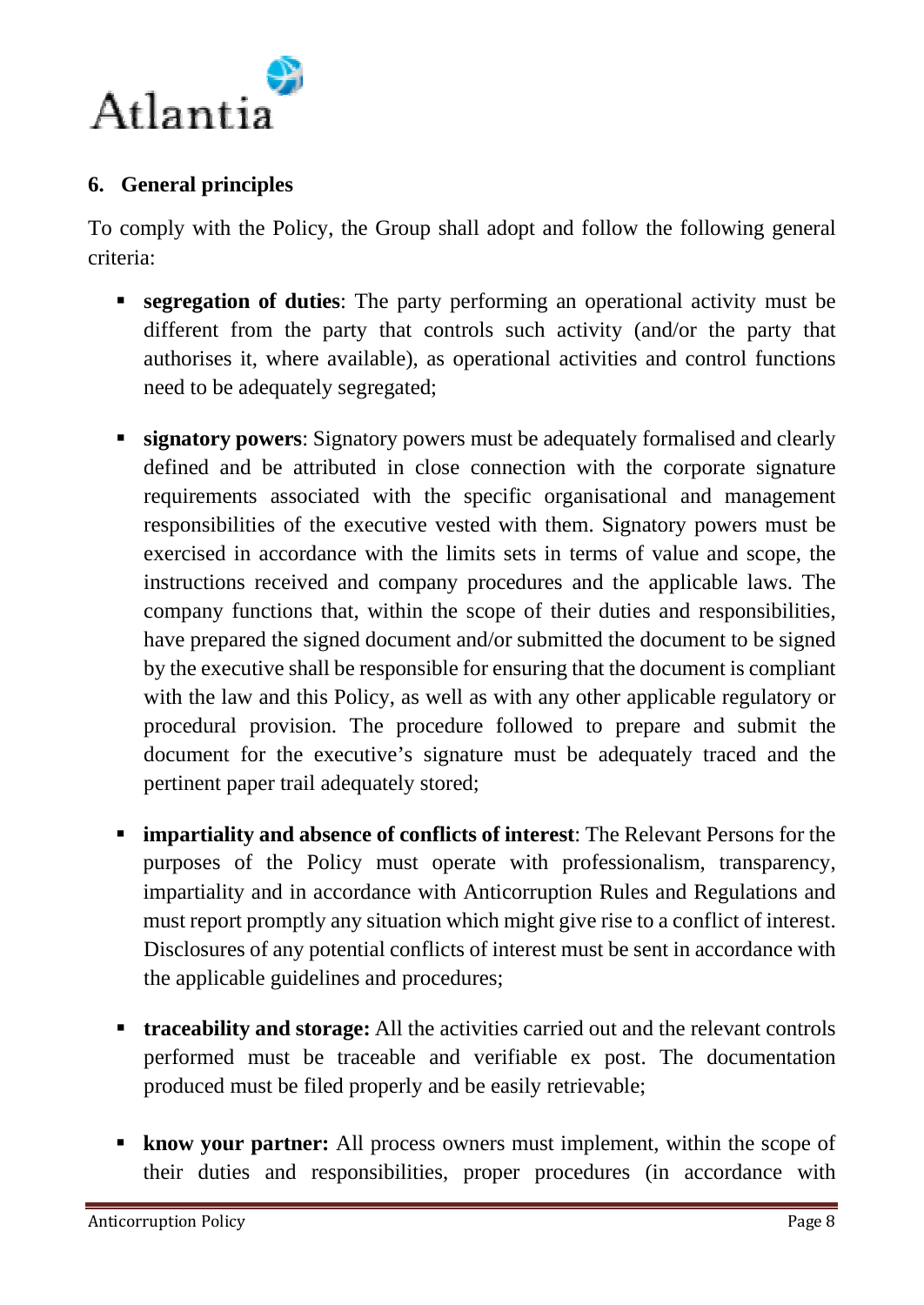

reasonableness and proportionality criteria with respect to the relationship to be established): (i) to check the reliability, reputation and adequacy of any third party with whom the Atlantia Group is considering the establishment of a professional or business relationship; (ii) to lay down specific contractual provisions that require third parties to comply with the principles contained in the Code of Ethics, in the Policy and in the procedures and protocols implemented to comply with Anticorruption Rules and Regulations; and (iii) to check the effectiveness of the services rendered by third parties in pursuance of the contracts entered into with Group companies and determine the reasons for the payments as well as the fairness of the amounts to be disbursed.

As a general criterion, for the purposes of application of the Policy, the following must be considered prohibited (as are the types of conduct referred to in the Policy, specifically in paragraph 7):

- (i) any other conduct that, even though it is not expressly prohibited by the Policy, has the same purpose as one or more prohibited conducts referred to in the Policy;
- (ii) any approach intended to circumvent or avoid the prohibitions referred to in the Policy (including, but not limited to, a) a given conduct referred to in the Policy is prohibited also in the event that a party uses funds or resources that are either personal or made available by a third party external to the Group; b) the provision of monetary or non-monetary benefits referred to in the Policy is prohibited also in the event that the beneficiary is not the person directly involved in company activities – a public official, supplier, partner, etc. - but a family member, a nominee, an intermediary, a creditor, a debtor, etc.; c) the prohibition to make or accept gifts other than small value gifts applies also to the Relevant Person with regard to the offer/receipt to/from the same party of a large number of small value gifts over a reasonably long period of time for the purposes of the Policy).

Each Group company shall guarantee that the Policy will also be made known to its commercial and financial partners, professionals, consultants, commercial promoters, all types of collaborators and suppliers. Such parties shall be required to sign a statement confirming that they have knowledge of the Policy and that they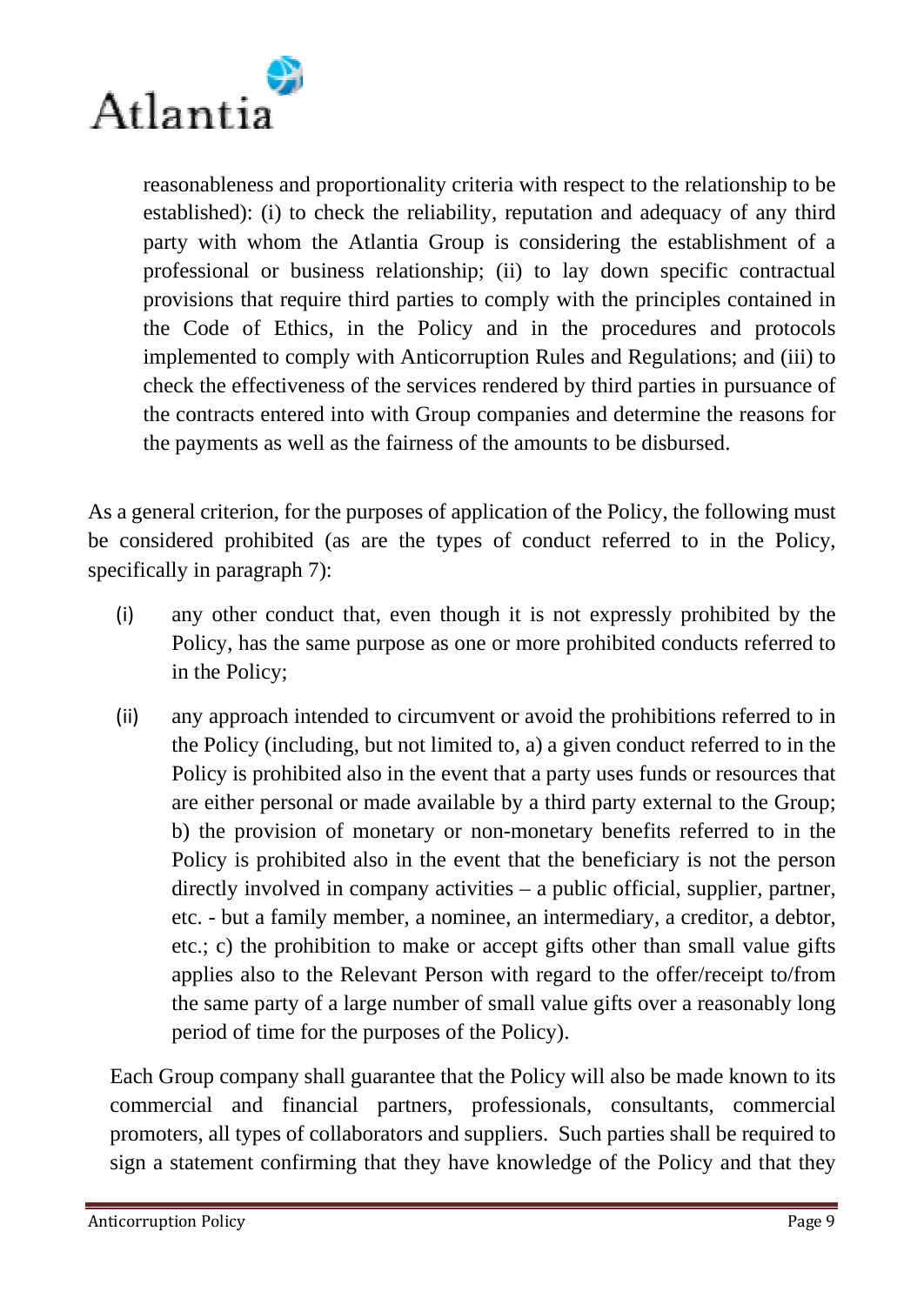

undertake to comply with it and ensure that their assignees or successors and contracting parties shall comply with it.

## **7. Principles of conduct in key sensitive areas**

Regarding the types of activity of the Atlantia Group, the following areas are most sensitive to the risk of Corruption:

- $\triangleright$  Dealings with Public Authorities (in all their ramifications)
- $\triangleright$  Gifts, accommodation and public relations expenses
- $\triangleright$  Facilitation and extortion payments
- $\triangleright$  Relationships with political and trade union organisations
- $\triangleright$  Consulting, specialist and professional engagements
- $\triangleright$  Award of contracts for works and the supply of goods and services
- $\triangleright$  Acquisitions of equity stakes in other companies and joint ventures (M&A)
- $\triangleright$  Staff selection and recruitment and management
- $\triangleright$  Non-profit initiatives and sponsorships
- $\triangleright$  Bookkeeping entries

In relation to current or potential Group business and otherwise in relation to all areas of interest of the Group, Relevant Persons must comply with the Code of Ethics, the procedures and the protocols established to abide by Anticorruption Rules and Regulations, as well as the following principles of conduct.

#### **Dealings with Public Authorities (in all their ramifications)**

The Group's dealings with the representatives of Public Authorities, in all their ramifications, must be strictly compliant with Anticorruption Rules and Regulations and cannot in any way jeopardise the Group's integrity and reputation.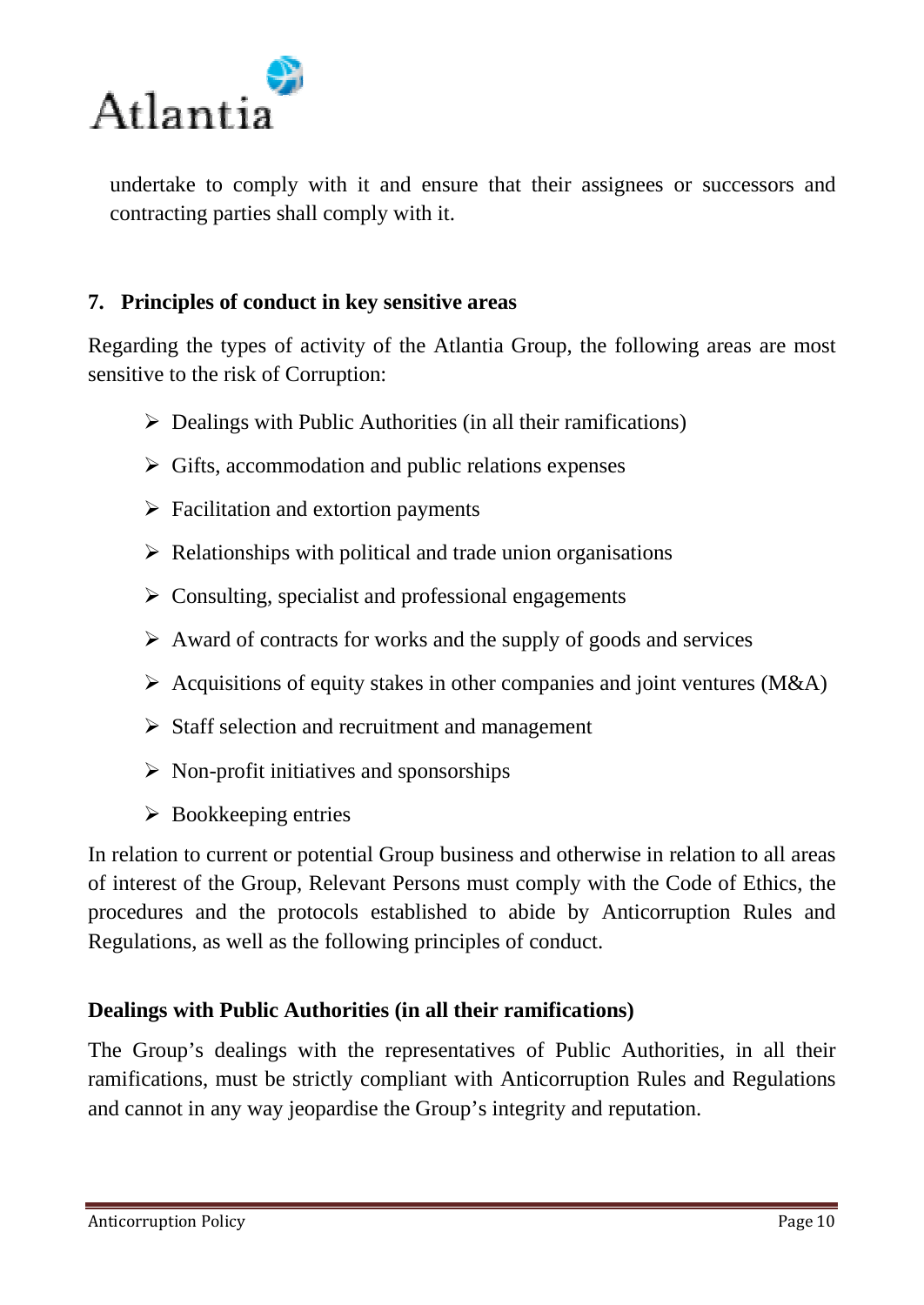

Only authorised Group officers and functions may enter into commitments, and manage dealings, with representatives of Public Authorities and/or quasi-public entities.

In these dealings the Group must not try to influence improperly the decisions or actions of the institution concerned, nor by using the mediation of a third party (real or claimed).

Any corporate lobbying initiatives (including via third parties) must:

- be based on criteria of legality, fairness and transparency;
- comply with the company's strategic guidelines and be clearly linked to the pursuit of its business objectives;
- be conducted without giving rise to any suspicion of corruption, conflict of interest or other irregularity, in compliance with applicable laws and the principles set out in the Code of Ethics and this Policy;
- be adequately traced and traceable *ex post*.

In line with the above transparency principle:

- in dealings with representatives of Public Authorities, transparent and lawful channels of accreditation must be used, as well as forms of communication that enable interlocutors to easily and immediately identify the organisational structure and the interests it represents;
- the corporate interest represented in an ongoing decision-making process must also be supported via the presentation of proposals, suggestions, studies, research and analyses that highlight the importance and impact of the decision;
- the information used must be transferred only after its completeness and reliability have been checked by the relevant corporate bodies.

Regarding dealings with Regulatory, Supervisory and Oversight Authorities, the Group must undertake to abide strictly by the rules established by such Authorities to ensure compliance in the areas falling within their purview. The Group's employees shall comply with any request by such Authorities during their inspections, by cooperating in the relevant activities.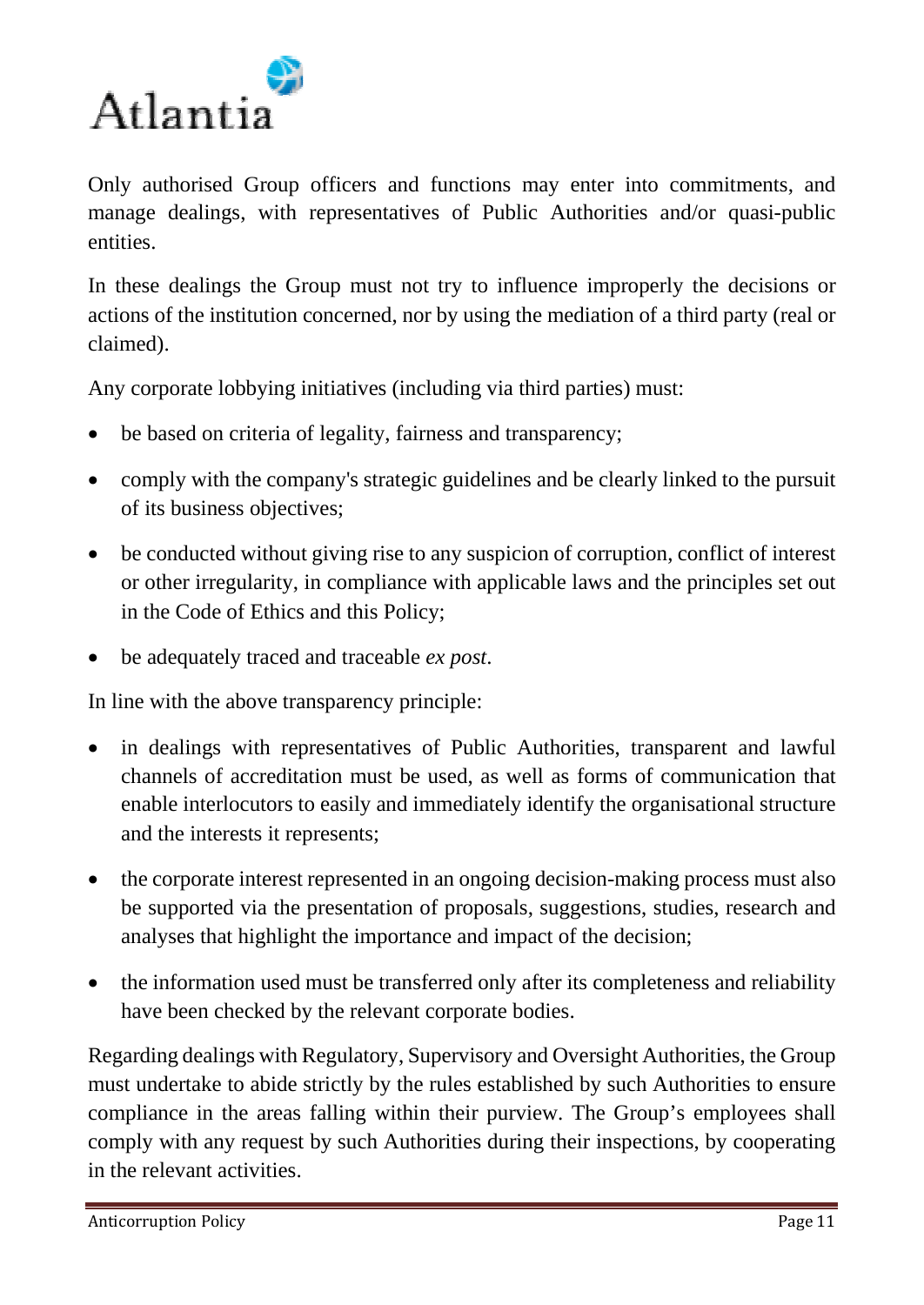

### **Gifts, accommodation and public relations expenses**

Presents, gifts and other public relations expenses are allowed within the boundaries of common professional and commercial courtesy, it being understood that under no circumstances will sums of money be offered or accepted.

To that end, presents, gifts and any other benefit or non-monetary compensation that the Relevant Persons offer to (or accept from) public or private parties must, under the circumstances, be: (a) appropriate, reasonable and in good faith; (b) such as not to (i) jeopardise the integrity and reputation of any of the parties in the relationship or (ii) create the impression, in the beneficiary or in an impartial third party, that they are intended to obtain, maintain or compensate for undue advantages or to exercise undue or illegal influence over the beneficiary's activities or decisions; (c) registered, thereby ensuring that the relevant beneficiaries may be traced back *ex-post*, and otherwise not offered or accepted secretly; (d) compliant with Anticorruption Rules and Regulations and procedures and corporate protocols.

Without prejudice to the foregoing criteria:

1) Relevant Persons may offer or accept presents, gifts or any other benefits or nonmonetary compensation, provided that their value does not exceed  $E150$ .

In the event of doubt, and in cases where that threshold is exceeded, particularly with respect to cases where the financial value cannot be easily determined, reference should be made to the Anticorruption Officer of the company to which the person belongs.

2) Hospitality (transportation, accommodation, meals, entertainment, etc.) is allowed for business purposes, to promote the Group's activities and to develop commercial relationships and partnerships.

For Group employees in direct hierarchical relationships, no presents or gifts are allowed which are not in line with common practice and otherwise exceed the value indicated above.

#### **Facilitation and extortion payments**

The Group expressly prohibits, in Italy and abroad, all so-called facilitation payments, that is any type of payment or payoff given directly or indirectly to Public Officials or to Persons performing a public service or to private parties, be they natural persons or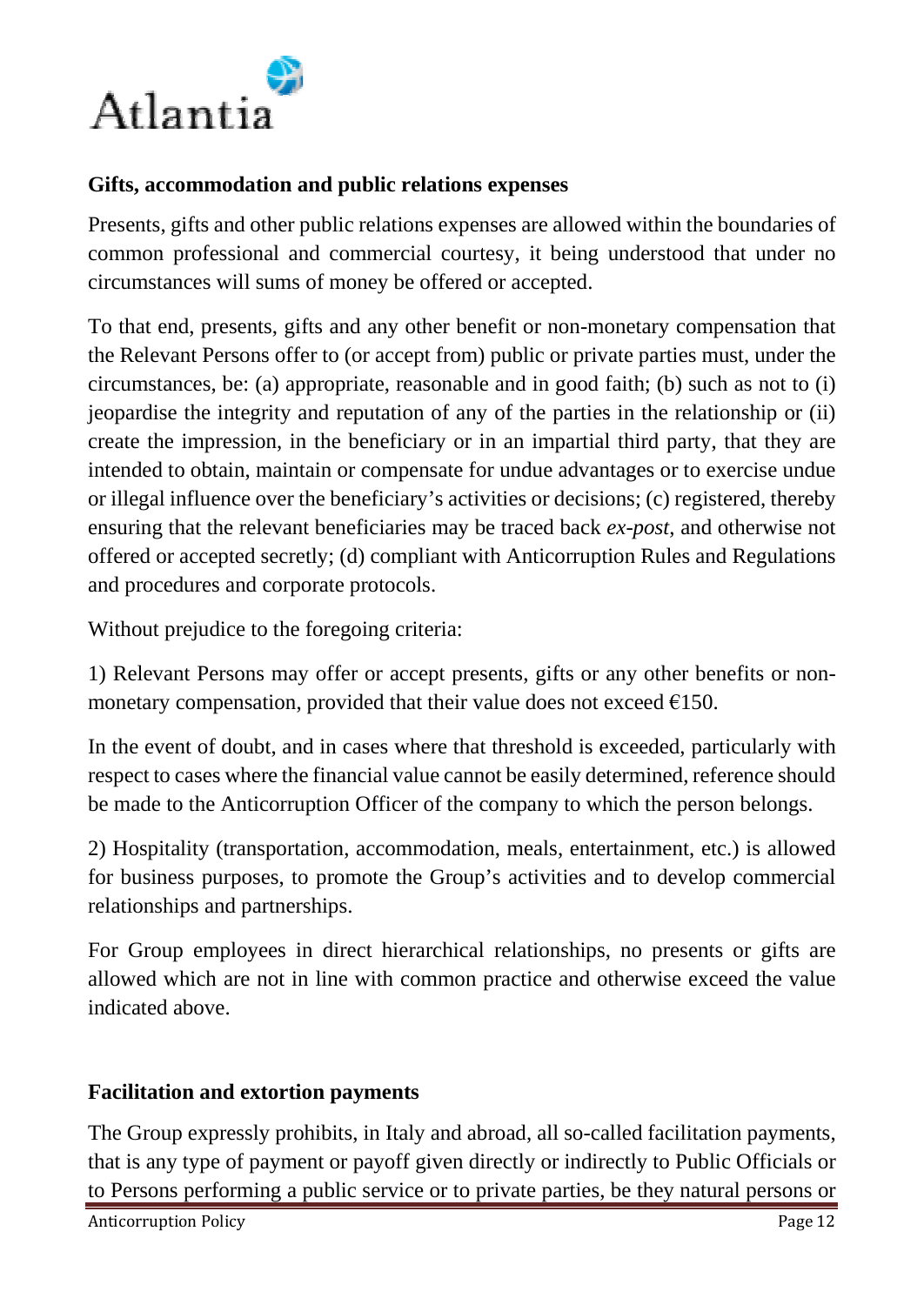

entities, Italian or foreign, to expedite, facilitate or simply guarantee the performance of a routine activity or otherwise a lawful and proper activity falling within the scope of the duties of such parties.

In certain situations, Group personnel may be forced to pay money to public or private third parties, by means of violence or serious and imminent threats to their physical safety and personal security (so-called extortion payments). Such payments, which are permitted only for the purpose of avoiding personal injury, must be:

- promptly identified and properly documented. In particular, the personnel involved shall send by e-mail to their direct superior, to the Whistleblowing Team *(see paragraph 10)* and to the company's Anticorruption Officer a report on the incident (indicating the date, the place, the amount paid, the beneficiary and a description of the objective circumstances of violence or serious and imminent threat in which the payment was made). The Anticorruption Officer shall liaise with the relevant Legal Department (and Compliance Department, if established) to decide on any action to be taken (including a possible internal investigation into the incident);
- duly recorded in the accounts;
- where appropriate or where required by law, reported to the competent authorities.

#### **Dealings with political organisations and trade unions**

The Group shall not provide contributions of any kind, directly or indirectly, to political parties, movements, committees or political and trade union organisations, or to their representatives or candidates, either in Italy or abroad, without prejudice to what is established and permitted by the applicable laws.

#### **Engagement of consultants, specialists and professionals**

The procedure for selecting a consultant or professional must be based on their professionalism and must take into account the need for transparency, impartiality, cost-effectiveness and efficacy.

The Group's procedures shall implement these criteria, governing in a detailed manner the relevant processes.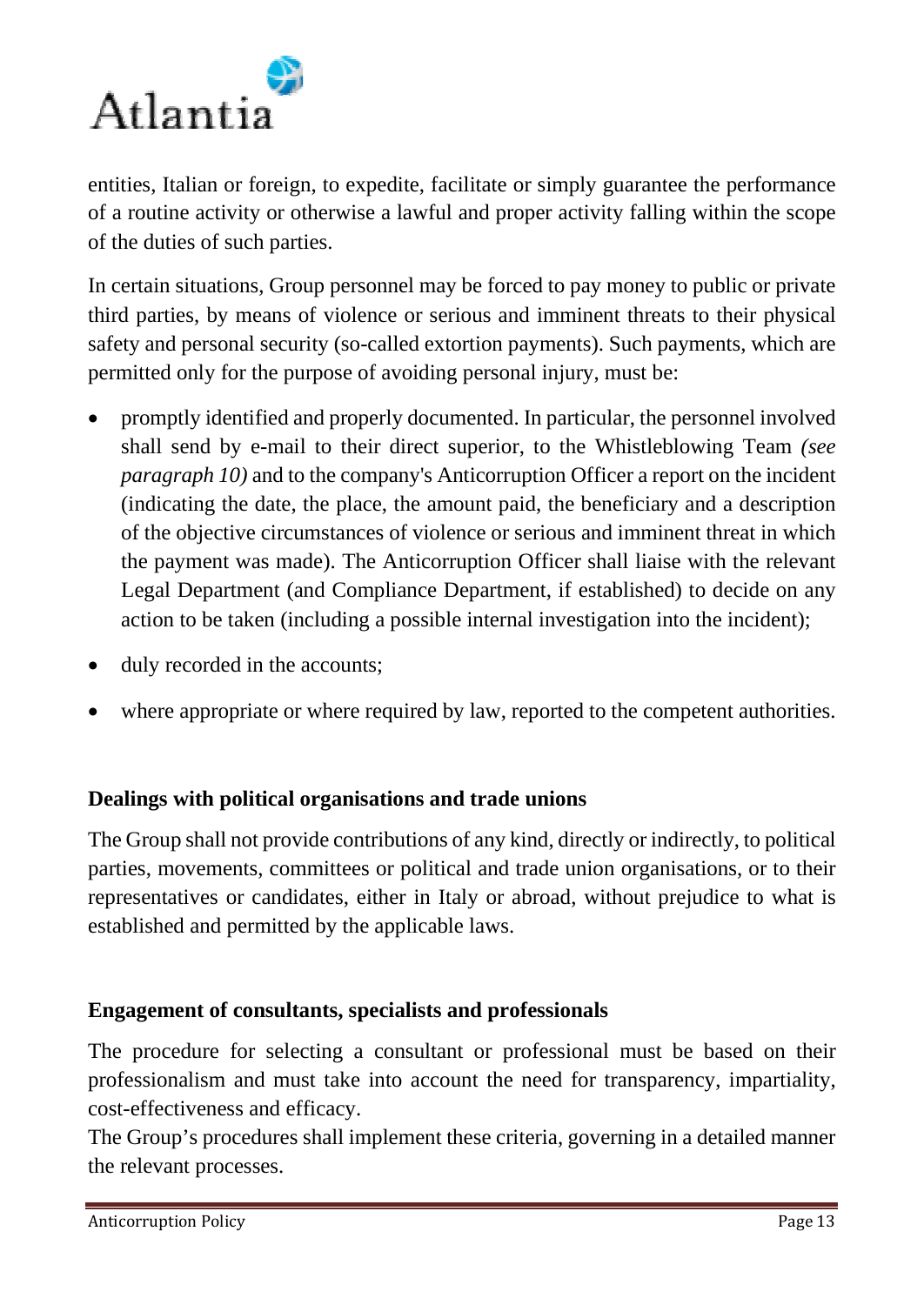

The basic approach shall be as follows:

- where the nature of the engagement is such as to justify the choice of a specific professional (*intuitus personae*), provided that the need for the relevant professional service is adequately explained, steps shall be taken to retain such professional. The process owner guarantees, with adequate supporting documentation, that the selected professional meets the integrity, standing, reputation, reliability, organisational profile, technical and professional qualification and skill requirements necessary to fulfil the engagement;
- in other cases, provided that the need for the relevant professional service is adequately explained and following as much as possible rotation criteria, the professional shall be selected through a comparison among different candidates with the qualifications necessary to carry out the task at hand. The competent company functions ensure that the professional to be retained meets the integrity, standing, reputation, reliability, organisational profile, technical and professional qualification and skill requirements necessary to fulfil the engagement;
- in all cases, the competent company functions must ensure that the professional does not have any incompatibility or conflict of interests and that the country in which the professional (or the entity) is resident is not included in the list of countries with a privileged tax regime, if this country is different from that in which the professional service is to be delivered.

The contracts and/or agreements entered into with the selected professionals must indicate – in an exhaustive, clear and adequately detailed manner – the services required and how such professionals are entitled to earn their agreed-upon fees.

The procedure to select professionals, the contracts and agreements entered into with them and the services rendered must be documented and justified.

## **Award of contracts for works and the supply of goods and services**

The Group's selection of its suppliers must be transparent, traceable, public and based on free competition, non-discrimination, equal treatment and rotation criteria and on verifiable data related to the competitiveness and quality of the products and services required.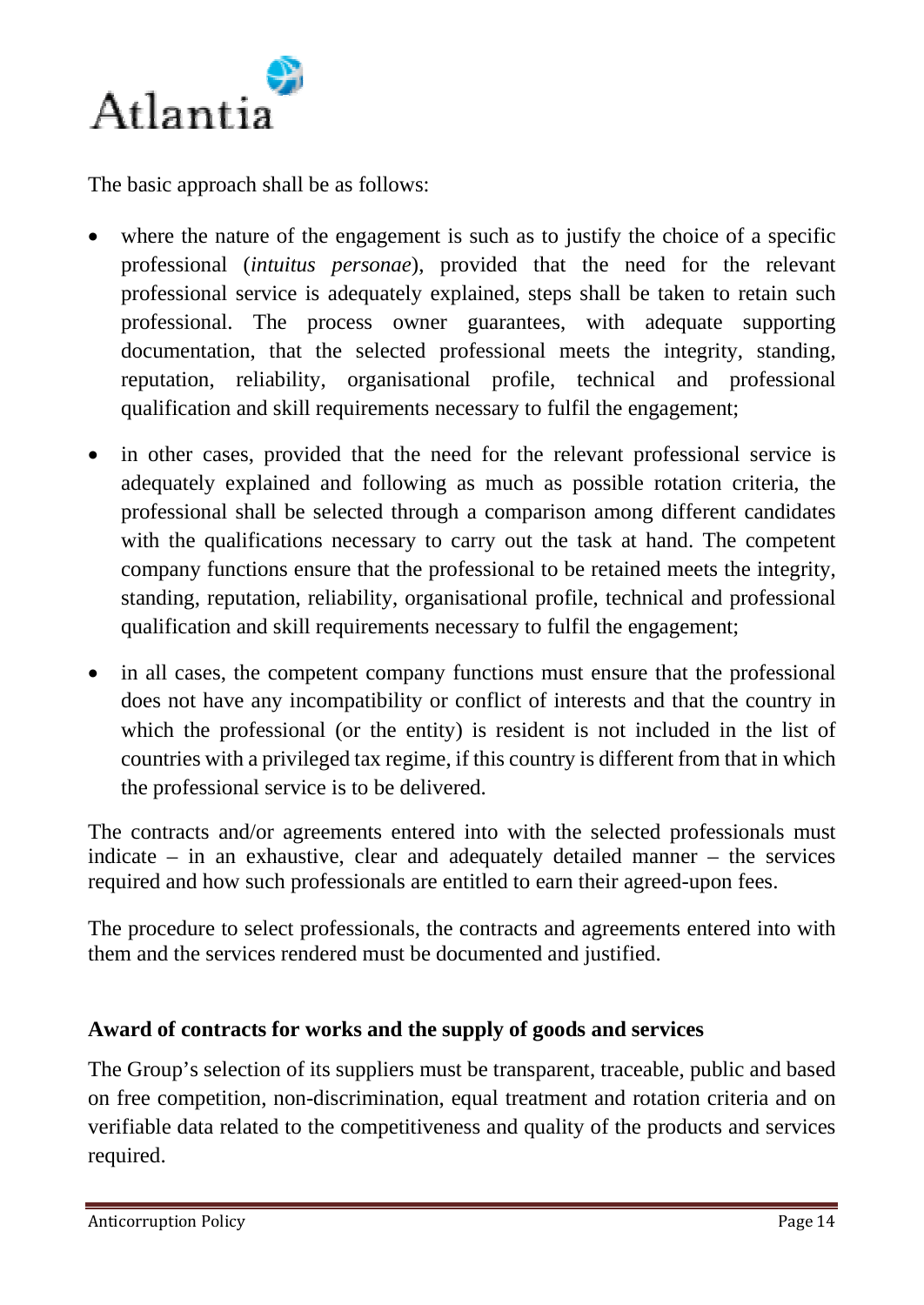

The Group's procedures must adhere to the aforesaid criteria, setting out in detail the processes to be followed.

The following obligations must be fulfilled:

- strict compliance with the laws in force in the countries in which the Group operates;
- adoption of objective and transparent evaluation criteria in selecting any supplier;
- in relationships with suppliers, compliance with all the applicable laws and contractual terms and conditions;
- adoption of the principles of fairness and good faith in the correspondence and dialogue with suppliers, in line with best business practices.

The need to pursue the utmost competitive advantage for the Group requires the Group's suppliers to implement operational solutions in line with applicable laws and, more generally, with the principles of personal and health protection, safety at work and environmental protection.

## **Acquisitions of equity stakes in other companies and joint ventures (M&A)**

The Group's M&A initiatives must entail (under the responsibility of the process owner, with the support of the Legal department and the other departments concerned) the adequate and reasonable verification of counterparties, particularly their identity, reputation and reliability, any pending proceedings or convictions for Corruption (or for other offences that would suggest questionable professional ethics) for the counterparty or its representatives (e.g. partners, directors, senior managers, etc.).

Counterparty means the party to the M&A transaction (e.g. the seller of an equity interest in a company to a Group Company), the target of the M&A transaction (e.g., the company in which the Group Company acquires an equity interest), and any Joint Venture partners (before Atlantia or any of its Subsidiaries set up a new Joint Venture and in the event of a new partner joining an existing Joint Venture).

Adequate due diligence relating to the target company must involve also the identification and evaluation of possible "legacy" risks, related to past instances of corruption.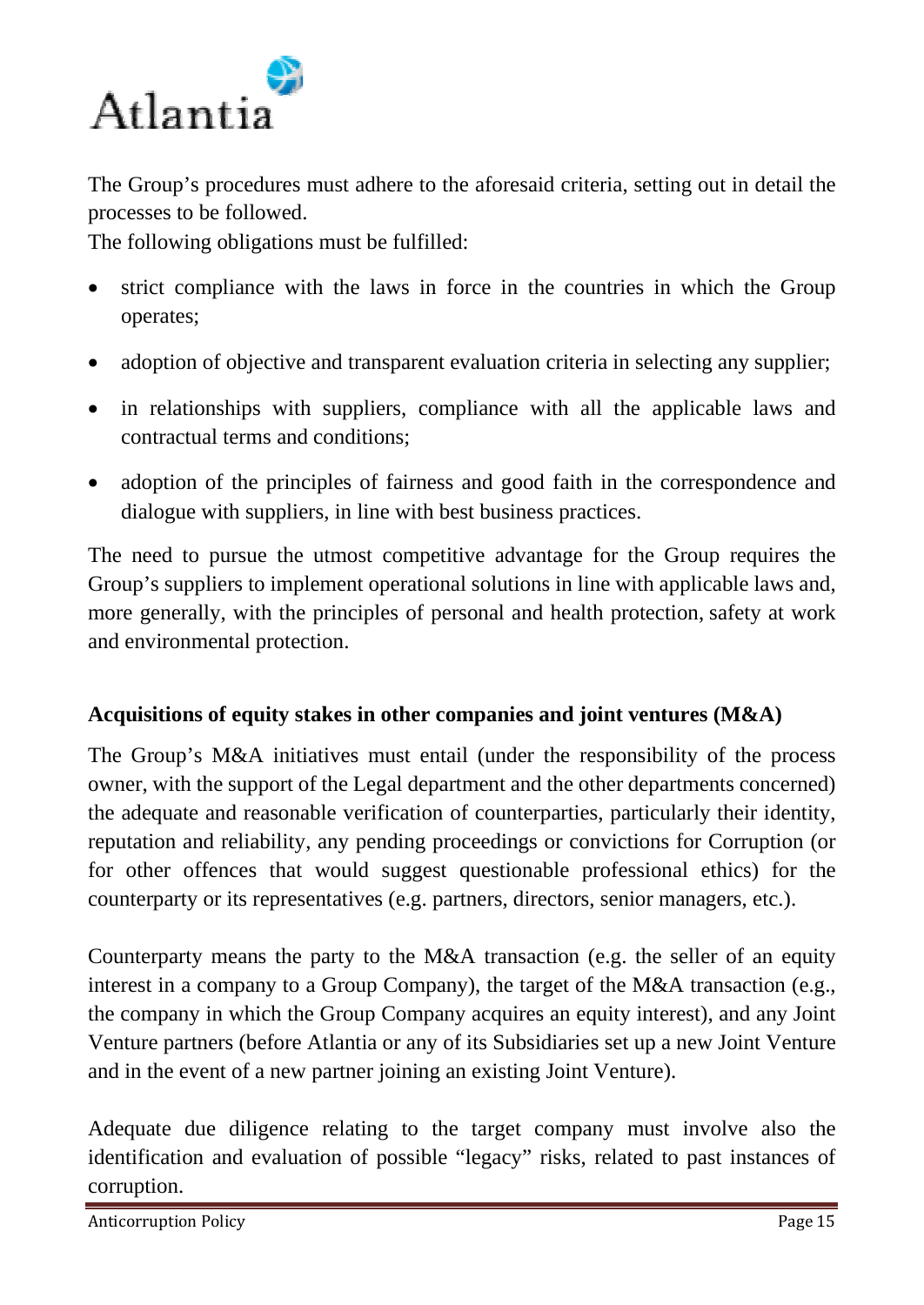

In its preliminary assessment, the Group must consider also the adoption of Anticorruption policies and procedures within the counterparty's organisation.

If the target of the M&A deal then becomes part of the Group, in accordance with paragraph 3.1, the target must adopt this Policy (or a code that is consistent with the Policy, should the adoption of a different code be necessary due to the peculiarities of the specific operating environment).

#### **Staff selection, recruitment and management**

The Atlantia Group's staff selection, recruitment and management shall be based on the principles of fairness and impartiality.

The Atlantia Group shall recruit employees whose qualifications meet its staffing requirements, making choices (as with the management and career development of current employees) solely on the basis of professionalism and competence and rejecting any kind of favouritism.

Moreover, as they are selected, candidates must indicate, in accordance with the applicable laws, the existence of any situations and circumstances which the Group considers significant for the possible continuation of the selection process (e.g. kinship with civil servants, criminal sentences, incompatibility, etc.).

The Human Resources Department of each Group company is responsible for ensuring that its own selection and recruitment processes, and its management of current employees, are without fail in line with the foregoing principles and criteria, also in the case of candidates recommended by Relevant Persons.

#### **Non-profit initiatives and sponsorships**

Non-profit initiatives and sponsorships shall be undertaken at the company's discretion, in accordance with common business practices.

The above activities must be carried out by the Group companies in accordance with the applicable authorisation procedures and processes.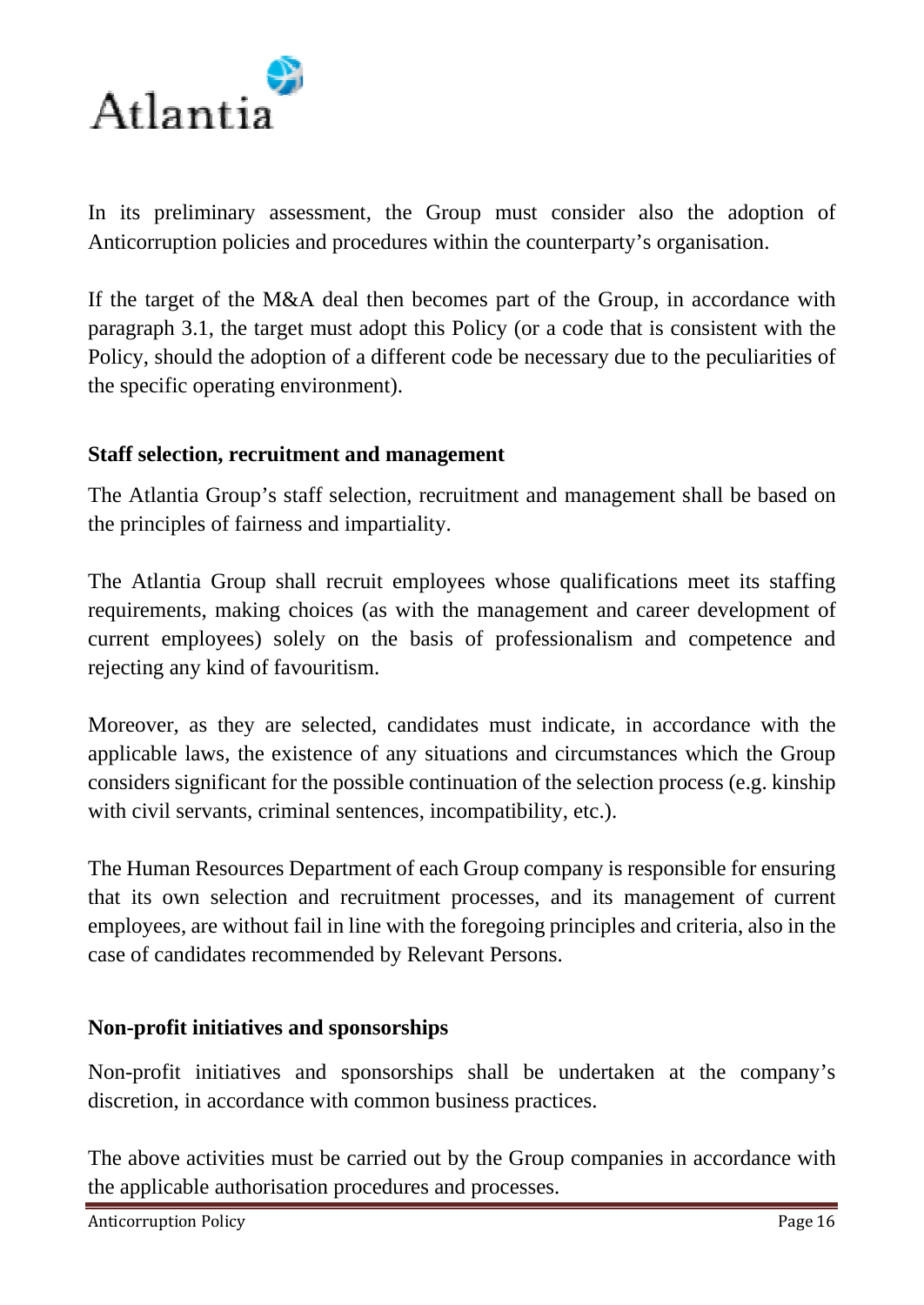

At any rate, aspects to be considered in the choice of proposals to accept, the Group company concerned must pay attention to any possible conflicts of interest, whether personal or related to the company. In addition to being reasonable and proportional with respect to the Group's expected outlay, the process owner must determine in advance the nature and importance of the initiative, the identity and reputation of the final beneficiaries of the sponsorship or the contribution (promoters, organisers, etc.). Furthermore, implementation of the actual initiative should be verified, especially its consistency with the program proposed to the Group company concerned.

#### **Bookkeeping entries**

Every Group transaction or operation must be properly entered in the Group's accounting system, in accordance with the applicable laws and accounting standards. Every Group transaction or operation must be authorised, verifiable, lawful, consistent and fair.

For the accounts to be truthful, complete and transparent, the Group shall keep adequate and complete supporting documentation for every transaction in its records, so as to make it possible to:

- enter the amounts in the books accurately;
- determine at once the characteristics and the reason for the transaction;
- easily trace back the transaction;
- check the decision-making, authorisation and implementation process, as well as the identification of the various levels of responsibility.

Therefore, all employees are required to cooperate – in keeping with their individual responsibilities – so that every Group transaction is recorded in a proper and timely manner.

Each accounting entry must reflect exactly what appears on the supporting documentation. Therefore, it shall be the duty of each employee to ensure that the supporting documentation is easily retrievable and ordered.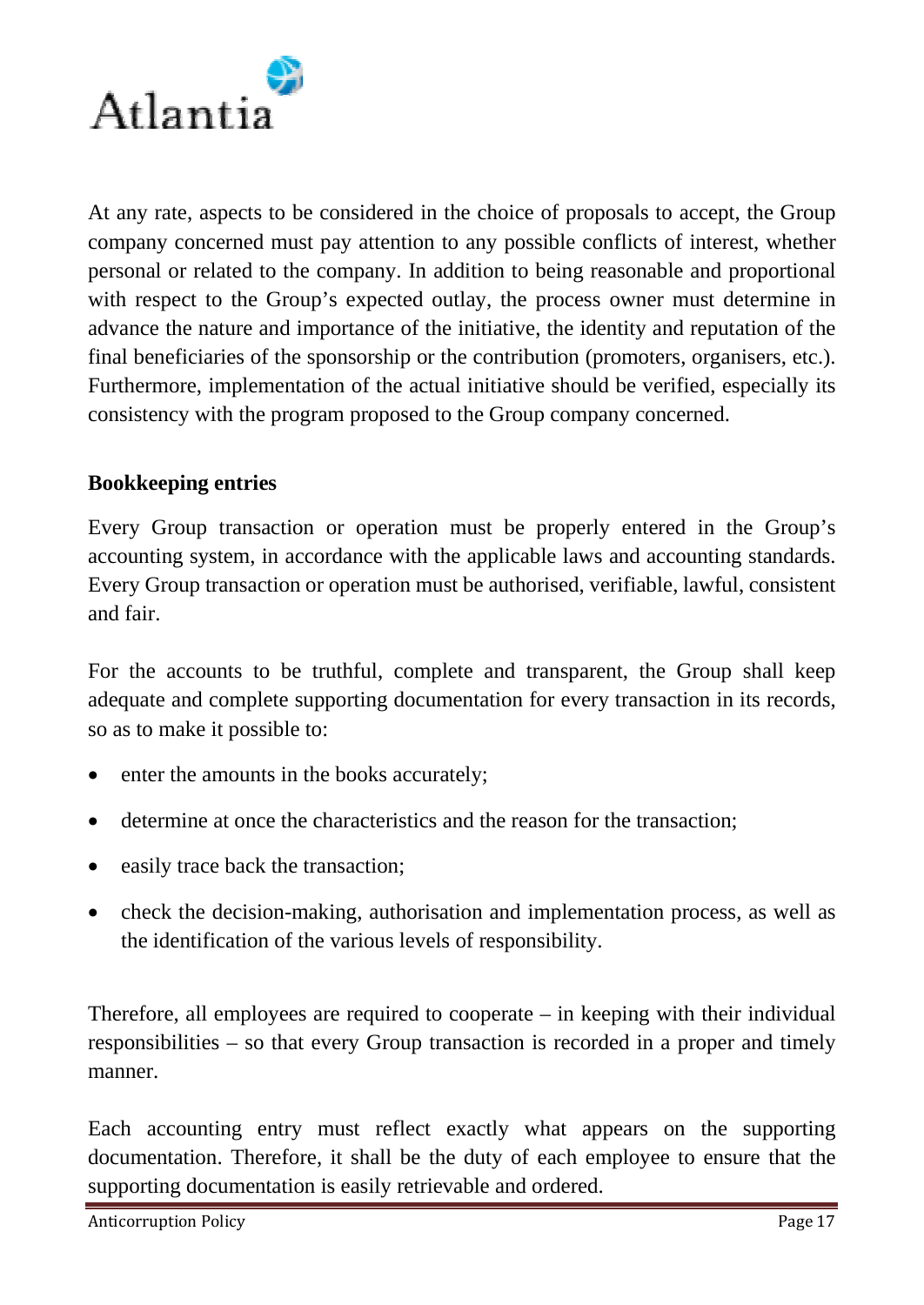

#### **8. Corruption risk assessment**

Group companies shall carry out, including for the purpose of designing their own Corruption prevention management system, a periodic assessment of Corruption risk (hereinafter also referred to as "Risk Assessment") designed to:

- identifying the reasonably foreseeable Corruption risks to which the organisation is exposed;
- analysing and assessing, on the basis of defined and formalised criteria, the risks identified;
- assessing the fitness for purpose and effectiveness of existing controls to mitigate applicable Corruption risks;
- planning, where appropriate, the necessary actions to strengthen the internal control system.

Risk Assessment activities must be coordinated by the Anticorruption Officer, who shall liaise with the competent Legal, Compliance and Risk Management Departments (if established) and make use of external specialist consultants, where necessary or appropriate.

#### **9. Personnel training**

The Group shall ensure awareness of the Policy, the Code of Ethics and the Anticorruption Rules and Regulations by all staff.

Each Group company, in liaison with the Anticorruption Officer, shall plan and manage training activities in this area, with the objective that the respective employees and contractors (where applicable) understand, in relation to the position filled:

- the Corruption risks to which they and their organisation are exposed;
- the Corruption prevention policy;
- the relevant aspects, related to their role within the Group, of the Corruption prevention management system;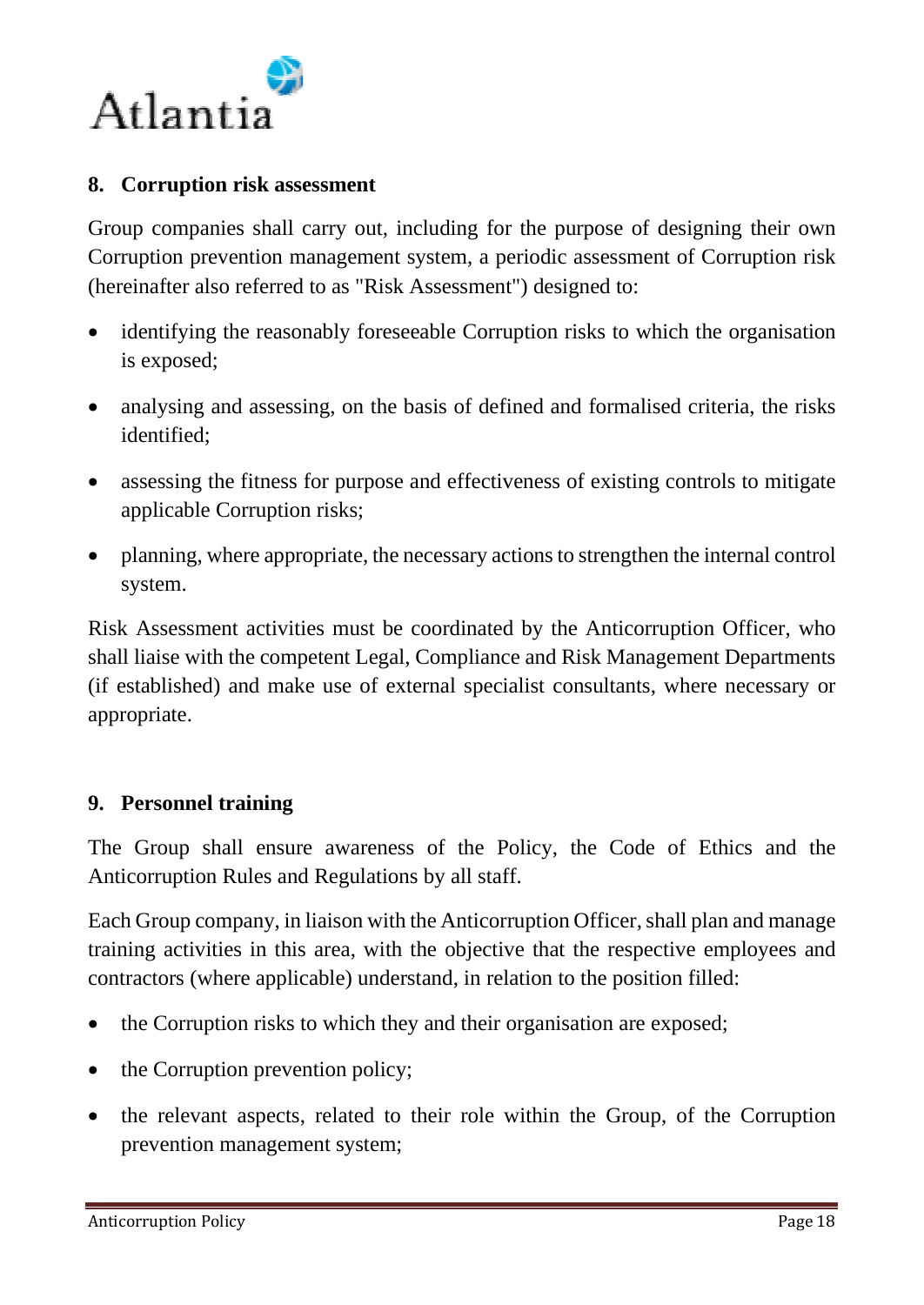

• the pre-emptive actions to be undertaken and the reports that they have to submit in relation to the risk or the suspicion of illegal practices.

Participation in training activities is mandatory.

The Human Resources Department of the individual company shall ensure that the planned training path is followed by all personnel.

The Anticorruption Officer must be informed of the training activities planned and actually delivered.

The Policy shall be disseminated to all employees and made available on the intranet.

### **10. Disclosures**

The process defined envisages the decentralisation, at each Group company, of the process of managing the relevant disclosures. Management of disclosures is the responsibility of special Whistleblowing Teams set up within each company.

The violation, or suspected violation, of Anticorruption Rules and Regulations or this Policy should be reported immediately, via one of the following alternative channels:

- a computer platform, accessible to all Whistleblowers (Employees, Third Parties, etc.) on the website and, where appropriate, on the intranet of each Group company (e.g. Atlantia's website: [http://www.atlantia.it/it/corporate](http://www.atlantia.it/it/corporate-governance/whistleblowing)[governance/whistleblowing\)](http://www.atlantia.it/it/corporate-governance/whistleblowing). The platform - released by a specialist third party independent of the Atlantia Group - enables users to submit Disclosures via a guided online procedure, without having to register or provide any personal details;
- via a dedicated e-mail address (e.g., for Atlantia, [segnalazioni.atlantia@atlantia.com\)](mailto:segnalazioni.atlantia@atlantia.com) indicated on the website of each Group company, and in the adopted Whistleblowing Procedure;
- via ordinary mail, to the address indicated on the website of each Group company and in the adopted Whistleblowing Procedure.

Although anonymous Disclosures are accepted, signed Disclosures are preferrable in order to facilitate swift and effective investigation, and also as it may be necessary to engage further with the Whistleblower.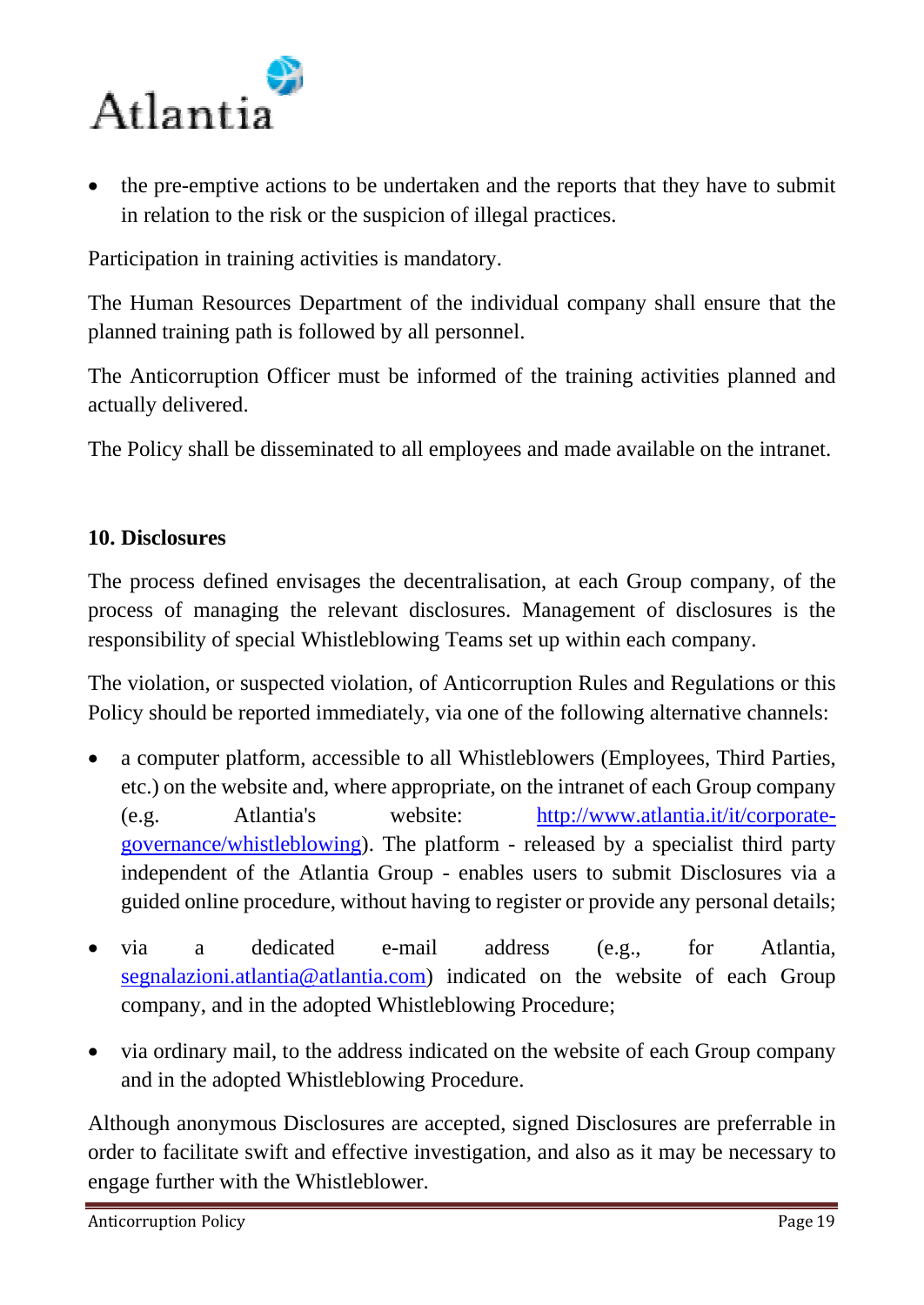

The Whistleblowing Team shall define the necessary communication procedures within the organisation and/or with Management and Oversight Bodies.

As part of these procedures, the Whistleblowing Team shall also inform, in accordance with the scope of their responsibilities, the company's Supervisory Board and the Anticorruption Officer about the Disclosure received, as well as about the outcome of preliminary checks and any subsequent investigations carried out (also with a view to ascertaining any additional grounds for further investigation).

Moreover, the Whistleblowing Team shall send the periodic report prepared for the Supervisory Bodies to the Anticorruption Officer, for information purposes.

Group companies shall guarantee confidentiality regarding the existence and content of the Disclosure, as well as regarding the identity of the Whistleblower (if disclosed) and Reported Persons. Furthermore, a Whistleblower's protection is guaranteed in compliance with the provisions of the law.

For further information on the whistleblowing process, reference should be made to the relevant Procedures adopted by Group companies.

#### **11. Sanctions**

For each Group company, the Policy shall come into effect with its publication on the company's website.

## **11.1 Disciplinary measures**

Violations of the Policy by the Group's employees will result in the adoption, by the Group company concerned, of disciplinary measures. The Group will also fully cooperate with the Authorities. Every violation shall be pursued with the application of adequate and proportionate disciplinary measures, taking into account also the criminal nature of the related conduct.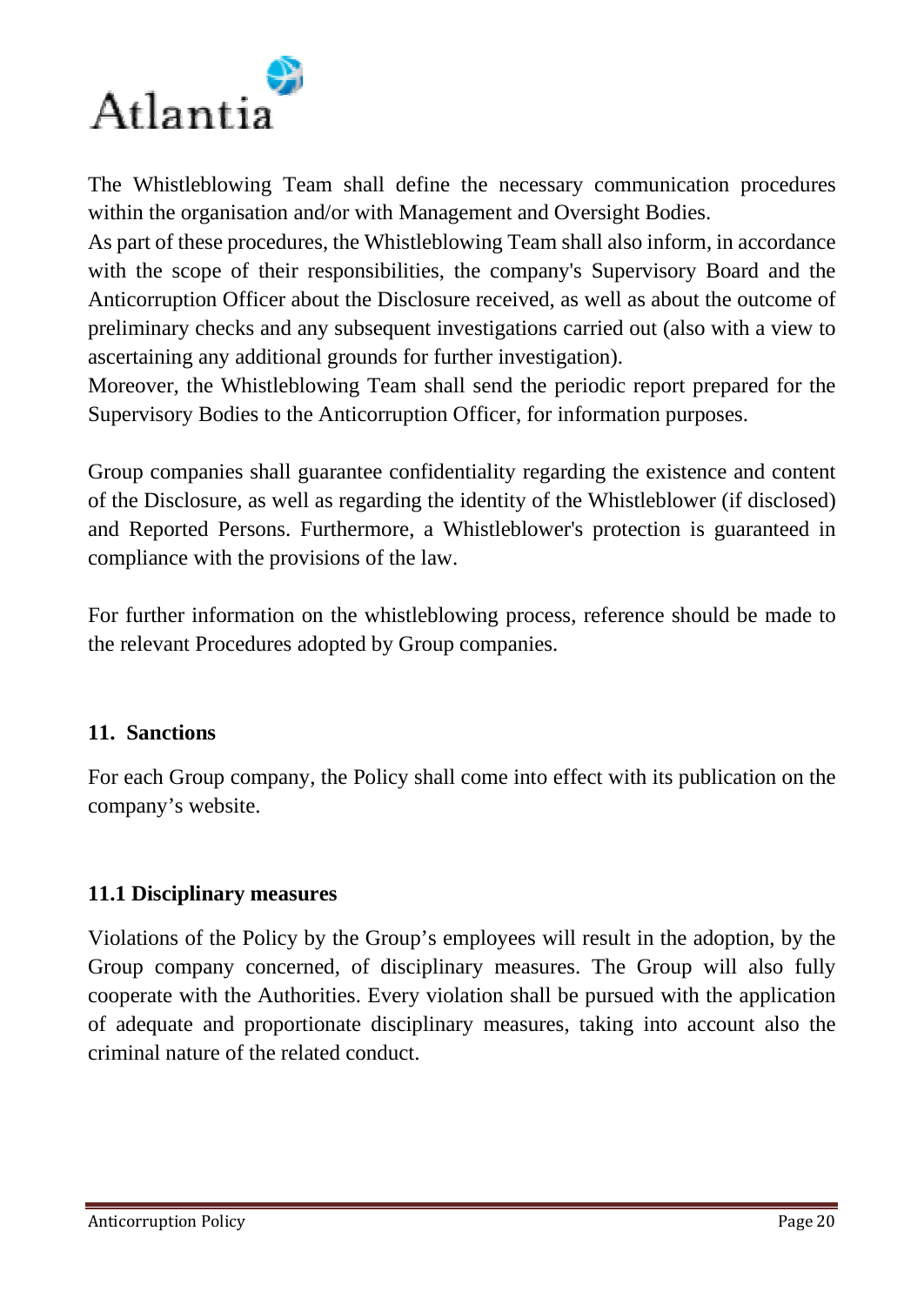

## **11.2 Contractual remedies**

Violations of the Policy by third parties may result, on the basis of the specific considerations of the Group company concerned, in the failure to execute, or in the termination of, contractual arrangements.

## **12. Ongoing monitoring and improvement**

The Internal Audit department (if established) of each Group company, on the basis of the approved audit plan, shall review and assess the internal control system, to ensure that the provisions of the Policy are applied.

If such a department has not been established, periodic audits may be entrusted to parties outside the organisation who have the necessary expertise and meet the relevant requirements.

Moreover, in the event of any act of corruption or breach of the Anticorruption Policy or the Anticorruption Rules and Regulations, as reported, detected or reasonably alleged, ad hoc internal inquiries or investigations shall be carried out when necessary or appropriate. Such interventions may be carried out by the competent Internal Audit department, or entrusted, via specific mandates, to parties outside the organisation who have the necessary expertise and meet the relevant requirements.

The status and outcome of any investigations carried out shall be reported to the Anticorruption Officer of the company concerned and, if within its purview, to the Supervisory Board.

Atlantia SpA's Anticorruption Officer, in agreement with the Company's Office of the General Counsel, shall review the Policy regularly, to ensure its full effectiveness. Moreover, Atlantia SpA's Supervisory Board and Internal Audit department may recommend improvements to the Policy on the basis of any newly-introduced best practices. Non-binding recommendations may also be made by the Anticorruption Officers of Subsidiaries.

In the event of breaches, the competent corporate functions will consider whether any revisions or amendments to the internal Rules and Regulations might help to prevent a recurrence. Similarly, Atlantia SpA's Anticorruption Officer, in agreement with the